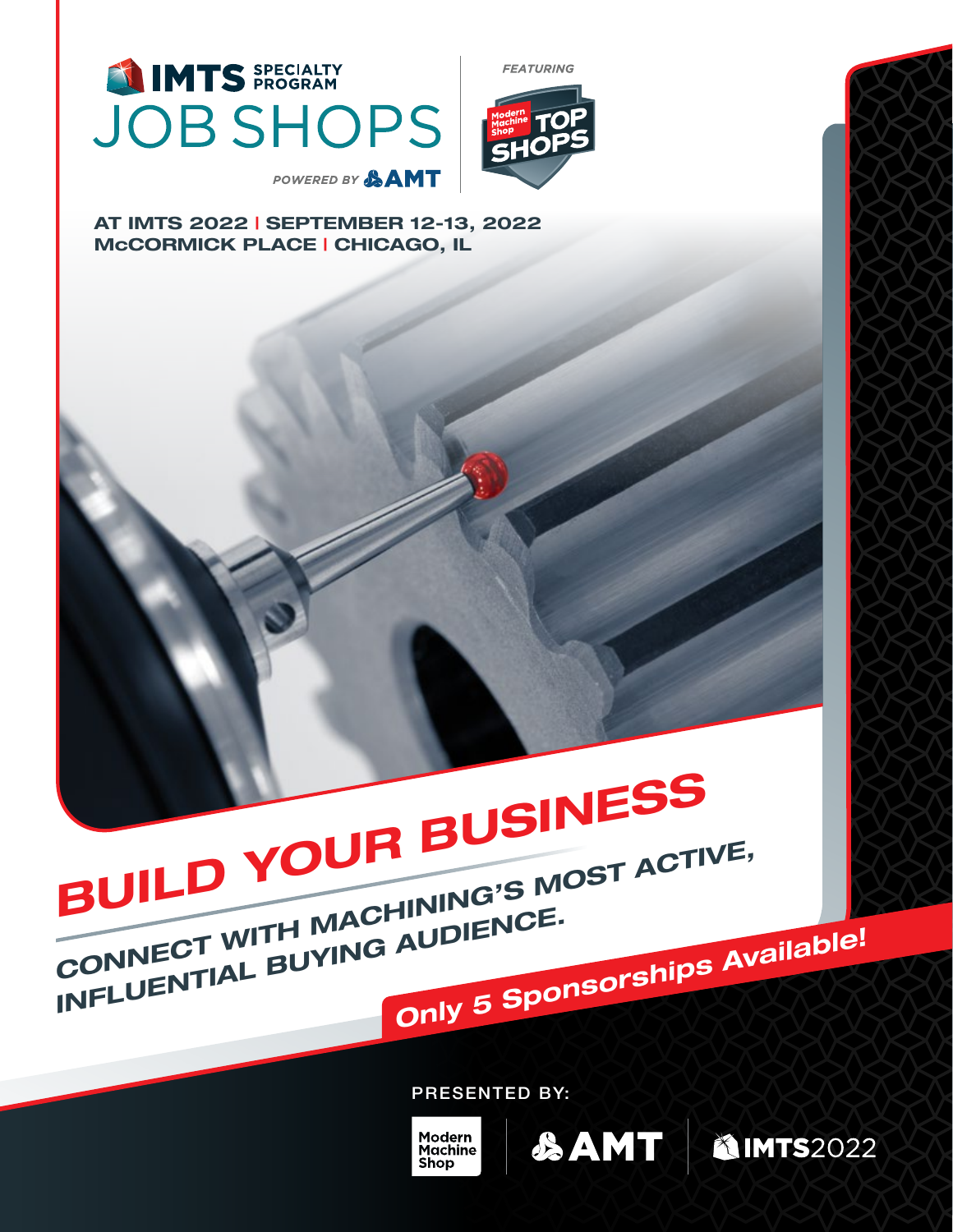



## TWO DAYS OF PROGRAMMING

Designed exclusively for job shop stakeholders to find the latest advancements to help excel and discover new ways to create, connect, and manufacture.

DAY ONE offers insights and education with an industry roundtable and panel discussion with manufacturing leaders. Lunch and networking are included.

DAY TWO provides visitors a deep dive into the Top Shops benchmarking survey data. Learn from industry experts and Top Shops award winners to find out what makes a shop rise to the top and how your shop stacks up against the competition. Lunch and networking are included.

## SPONSORSHIP BENEFITS:

- **BRAND DEVELOPMENT: High-visibility brand alignment on** promotional collateral.
- LEAD GENERATION: Complete post-event list of all registrants. Participants include the primary decision makers – owners, executives, managers of job shops and contract manufacturers.
- NETWORKING OPPORTUNITIES: Connect with a highly active, influential audience of machine shop executives.
- ONSITE BRANDING: Top Shops sponsors will receive onsite branding at both days of programming.

Sponsorship options deliver high value opportunities to connect directly with leaders at active machining and metalworking facilities. Get your brand in front of owners, operators and executives that are looking to improve their business by evaluating and investing in new technologies.